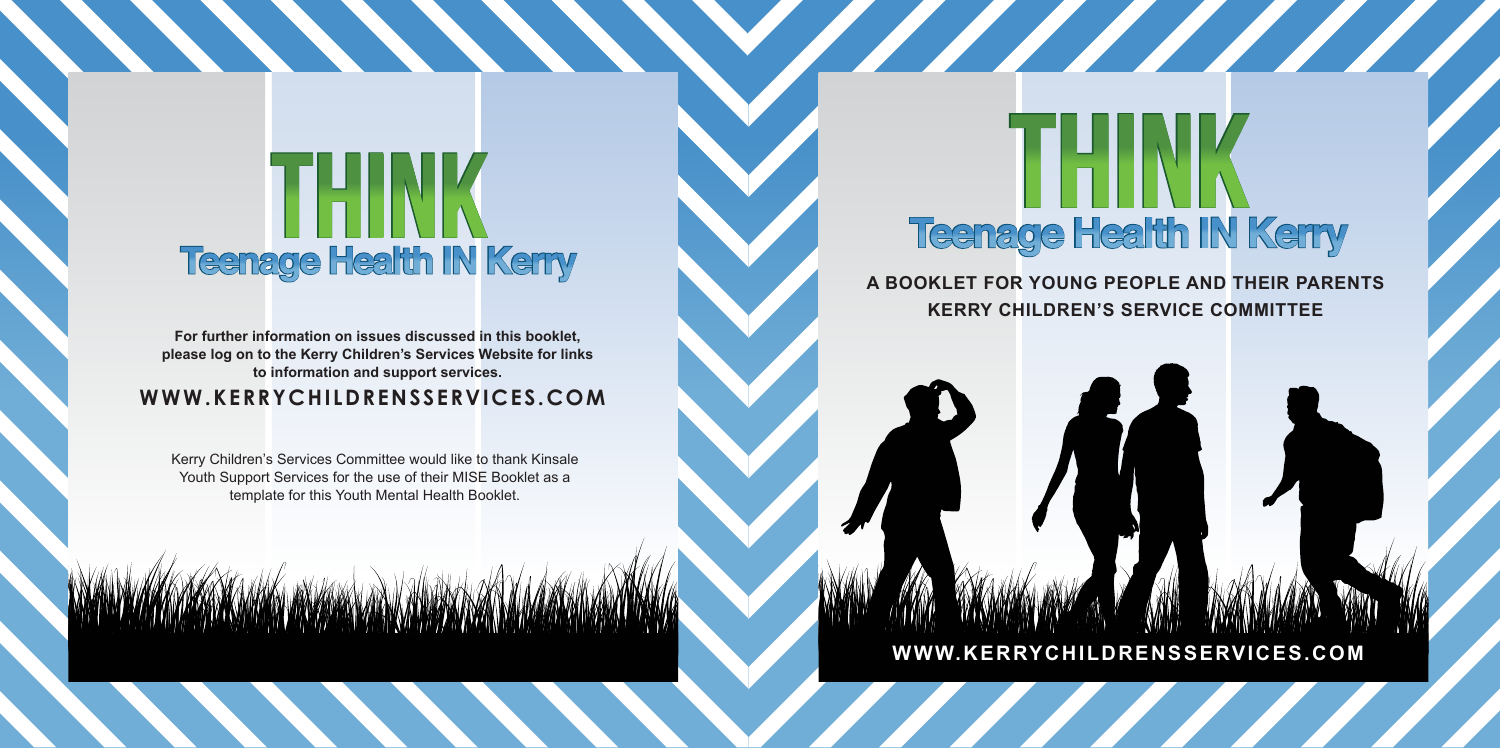### THINK **Teenage Health IN Kerry**



The Kerry Children's Services Committee was established in September 2010 and has created working groups to address issues which have a significant impact on the lives of children, young people and their families including Youth Mental Health.

This booklet provides information on youth mental health, and issues that affect young people. It highlights the services that are available when help is needed. You can also log on to our YMH webpage for more information:

**http://www.kerrychildrensservices.com/youth-mental-health.html**

Kerry Children's Services Committee would like to thank the members of Kinsale Youth Support Services (KYSS) for permitting us to use their excellent MISE Booklet as a template for this Youth Health Booklet. We would like to acknowledge all their hard work & research.

*When our mental health is well we can enjoy day to day life and we can get the best out of things. If it is not so good, help is available.*



### **Contents**

| What Is Mental Health?               | 04 |
|--------------------------------------|----|
| Depression                           | 06 |
| <b>Anxiety &amp; OCD</b>             | 08 |
| <b>Eating Disorders</b>              | 10 |
| <b>Relationships &amp; Sexuality</b> | 12 |
| <b>Bullying &amp; Abuse</b>          | 14 |
| Alcohol                              | 16 |
| Drugs                                | 18 |
| <b>Psychosis</b>                     | 20 |
| Self Harm & Suicide                  | 22 |
| Grief                                | 24 |
| Contacts                             | 26 |



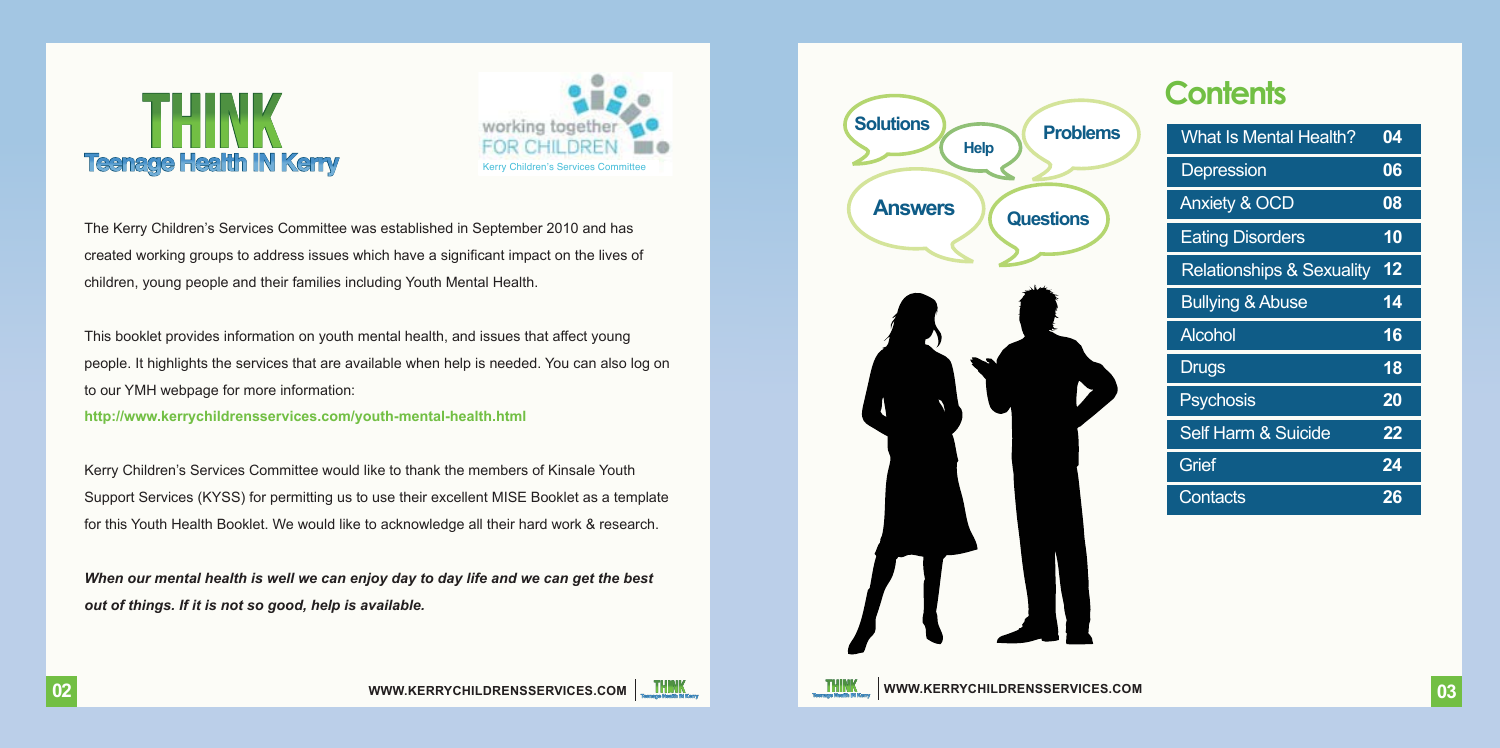### WHAT IS MENTAL HEALTH?

Mental health is something we all have. Some people have described it as a feeling of contentment, well-being, being able to make decisions, being comfortable with ourselves and with others, being able to have fun and enjoy life. It is important to look after our mental health.

#### **Minding your mental health**

Here are some things that help you to maintain good mental health, and which can help you if you start to feel down:

- **Get involved and try out new things**
- **Keep active & eat healthily**
- **Appreciate what you have**
- **Accept yourself for who you are**
- **Develop your creative side**
- **Stay in touch with friends and family**
- **Find some time each day to relax**
- **Set little goals and work towards them**
- **Avoid or limit alcohol**

If you are worried don't be afraid to:

- **Talk to an adult you trust**
- **Ask for and accept help**

### CHALLENGES TO Mental Health

Everyday stresses with work, school, family and friends can make you irritable, unmotivated, or withdrawn. This is normal and these feelings usually pass. However, if they don't go away, or if you notice changes in your behaviour or the behaviour of someone you know, talk to someone about your concerns or seek further information, help and advice through some of the general websites mentioned below. As you read through this booklet, you will find further details of local and national services available to you or someone you know when mental health challenges are experienced.

#### **Mental health issues may be present if you notice some or all ofthe following signs:**

- **Withdrawing from friends, family, school or work Change in mood or unusual responses to situations Doing things that don't make sense to others**
	- **Changes in eating patterns-too much or too little**
- **Changes in sleep patterns-too much or too little**
	- **Seeing or hearing things that others don't**

If you notice these changes in yourself or others, it might feel a bit scary, but remember that help is available. Talk to a trusted adult and ask them to help you to find help. Visit your GP or local Health Service Offices.

For further information on mental health, please browse the following general websites or contact a 24 Hour Helpline:

**www.yourmentalhealth.ie**

**www.mentalhealthireland.ie www.headsup.ie**

**www.headstrong.ie**

- **www.kerrychildrensservices.com**
- **www.spunout.ie**
- **www.healthpromotion.ie**
- **Samaritans 1850 60 90 90 www.samaritans.org**
- **I Life 1800 247 100 or Text 'Help'to 51444 for 1 to 1 support**

#### **Finding the Right Help**

**The right service to help you or someone you know with any of the difficulties discussed in this booklet will depend on the level of the difficulty. When difficulties are severe you will need specialist help. Your GP, family and other health professionals/support services will help you to find the right level of support for you.**

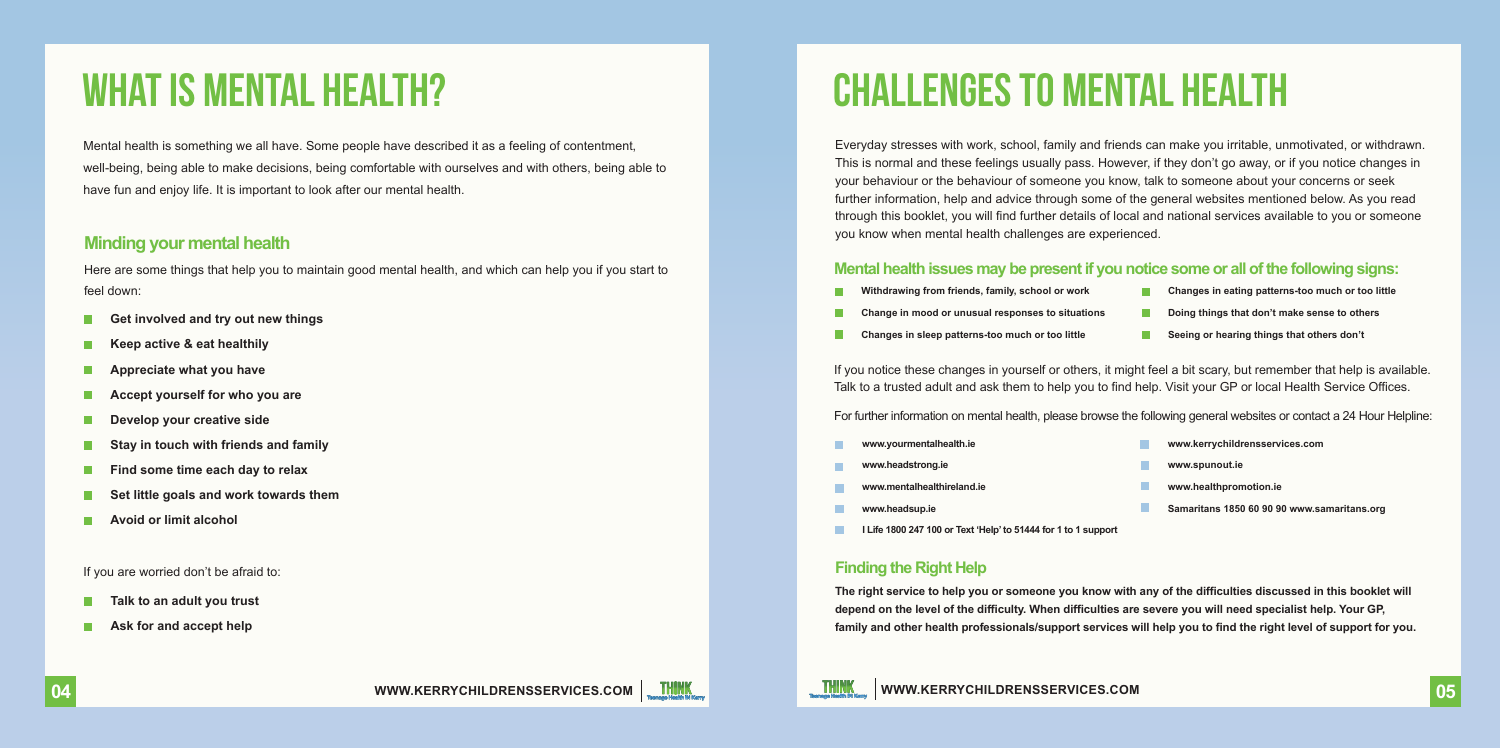### **DEPRESSION**

### If you are feeling depressed you may experience changes such as:



### WHAT IS DEPRESSION?

Everyone occasionally feels blue or sad, but these feelings usually pass within a couple of days. We often use the expression 'I'm feeling depressed' when we're feeling sad or miserable about life. Usually, these feelings pass with time. But if these feelings are interfering with your life and don't go away after a couple of weeks, or if they come back over and over again, it could be a sign that you are depressed in the medical sense of the term.

#### **Symptoms of Depression Include:**

- **Persistent sad, anxious or 'empty' feelings**
- **Feelings of hopelessness and/or pessimism**
- **Feelings of guilt, worthlessness and/or helplessness**
- **Irritability, restlessness**
- **Loss of interest in activities or hobbies once pleasurable, including sex**
- m, **Fatigue and decreased energy**
- **Difficulty concentrating, remembering details and making decisions**
- **Insomnia, early-morning wakefulness, or excessive sleeping**
- **COVERGITE:** Overeating, or appetite loss
- **Thoughts of suicide, suicide attempts**
- **Persistent aches or pains, headaches**

Everyone can experience mood swings from high to low at times. This is normal. But when mood swings are extreme and interfere with life e.g. long periods of extreme highs – hyper/over-excited/ frenzied to extreme lows - depressive signs, the person may be experiencing a mixed mood disorder. You may hear people talking about **Bipolar** (or sometimes referred to as Manic-Depressive) **Disorder.** 

Many people with a depressive illness never seek treatment. But the vast majority, even the most severe depression, can get better with treatment. If you are concerned that you or someone you know might be showing signs of depression it is important to get support.

**Talk to a GP http://ie.reachout.com/ www.aware.ie 1890 303 302 www.spunout.ie www.leanonme.net**

- **Teentxt- Text the word TEEN to 50101**
- **Kerry Child & Adolescent Mental Health Service 066 7144081**
- **www.kerryadolescentcounselling.ie**
- **www.southwestcounselling.ie**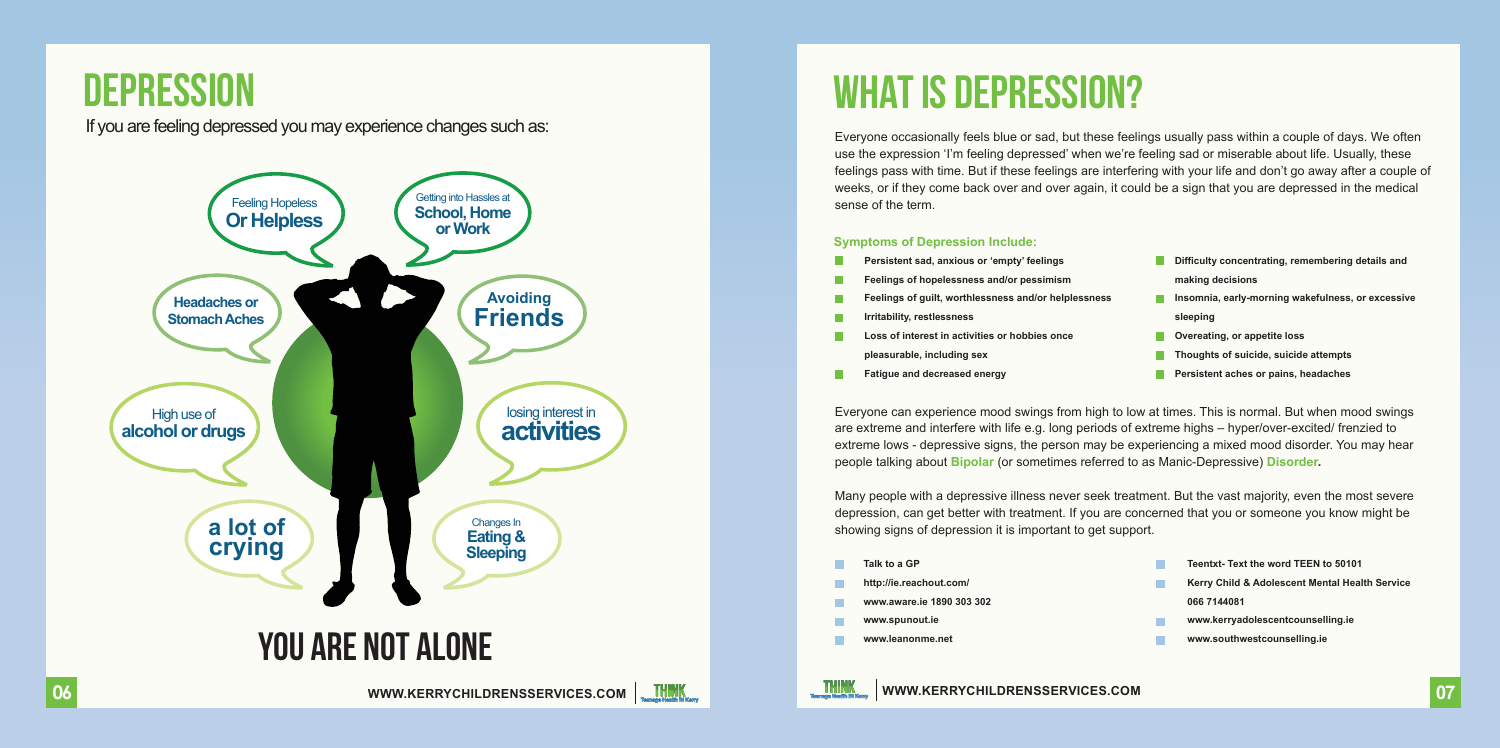### ANXIETY AND OCD

Some common effects of anxiety & OCD include:



### ANXIETY AND OCD

**Anxiety:** Everybody gets anxious at some point in their life. Anxiety is a feeling of worry, nervousness, uneasiness, feeling faint, sweating, having jelly legs and feeling your heart racing. When these symptoms get really bad it may lead to a panic attack. Panic attacks can be extremely frightening however they are harmless and are very treatable.

Anxiety can affect both your physical health and your mental health (your behaviour, thoughts and feelings). The symptoms can depend on a number of factors. They may pass quickly or may stay for a long period of time. Talking to your doctor or counsellor can be helpful.

**Obsessive Compulsive Disorder (OCD)** is a form of anxiety where a person feels they have to do things repeatedly to prevent bad things happening to themselves or others. For example, washing your hands repeatedly, switching lights on and off repeatedly. If repetitive, unwarranted and excessive behaviour gets in the way of your daily life you may need to seek help.

#### **If you or a friend has some, or any of the symptoms:**

- **Talk to your GP**
- **www.teenline.ie 1800 833 634 (7pm to 10pm)- 7 nights**
- **www.letsomeoneknow.ie**
- **www.ocdireland.org**
- **Kerry Child & Adolescent Mental Health Service 066 7144081**

**WWW.KERRYCHILDRENSSERVICES.COM**

- **www.kerryadolescentcounselling.ie**
- **www.southwestcounselling.ie**
- **www.oandaireland.com 021 4348728**
- **http://ie.reachout.com/**

**09**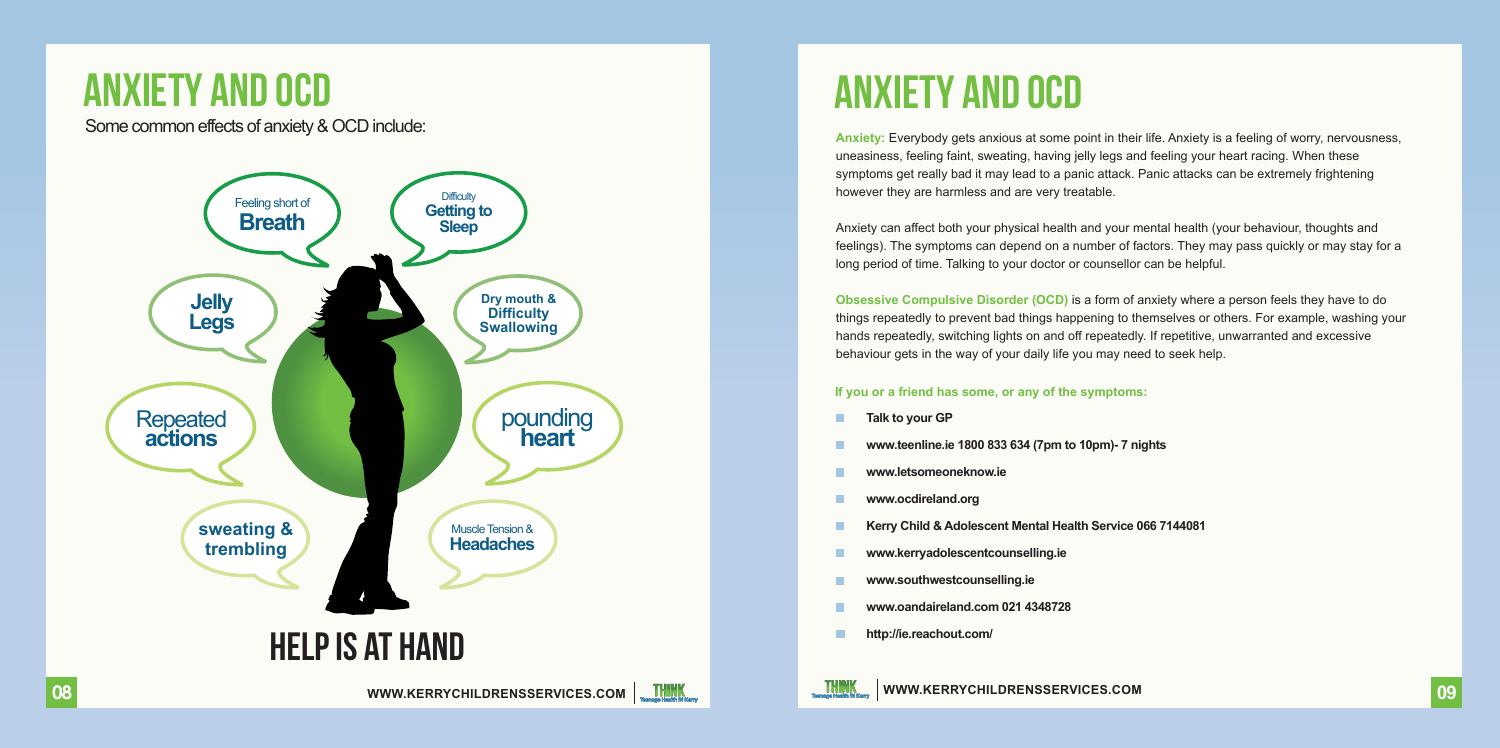

### EATING DISORDERS

Eating disorders are not primarily about food, but can be seen as a way of coping with emotional distress or other underlying issues. For the person with an eating disorder, controlling the food and the body is their way of relieving distress and achieving some degree of control over their life. Eating disorders can affect anybody, male or female. With appropriate help and support, people can, and do, recover from eating disorders.

Eating disorders can be complex. If you are worried or upset about something it is important to find someone to talk to. Don't bottle it all up.

#### **How you might recognise an eating disorder – signs & symptoms may include:**

- **Guilt and shame about eating**
- **Not wanting to eat in front of others**
- **Preoccupation with food and weight**
- **Over exercising with the aim of losing weight**
- **Noticeable weight loss not connected to illness**
- **Counting calories and dieting when not overweight**
- **Compulsive over eating**
- г **Frequent weight fluctuations (up & down)**

Eating disorders do not include food allergies or illnesses of the digestive system. However, if you are concerned about changes in your eating behaviour or of those of a friend, contact your GP to check it out.

Remember there is help available! With appropriate help and support, people can and do recover from eating disorders.

- **Talk to your GP**
- **www.bodywhys.ie 1890 200 444 Email Support alex@bodywhys.ie**
- **www.corkoa.ie**

THINK<br>Thomas Hostin N.Keny

- **www.bodypositive.com**
- **http://ie.reachout.com/**
- **Kerry Child & Adolescent Mental Health Service 066 7144081**

- **www.kerryadolescentcounselling.ie**
- **www.southwestcounselling.ie**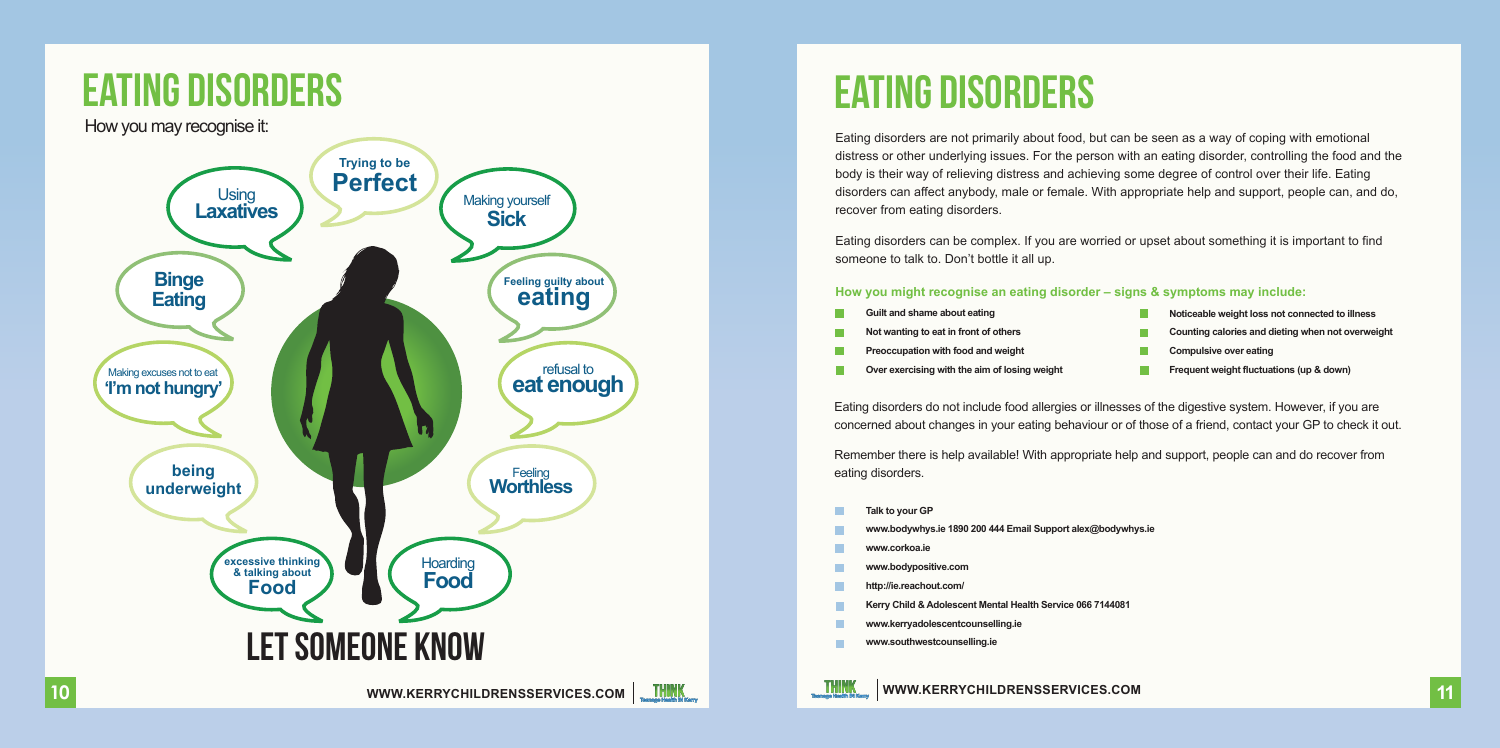### RELATIONSHIPS AND SEXUALITY

There are people in every country, culture & society thinking about their sexuality:



### IT IS OKAY TO BE YOU

#### **WWW.KERRYCHILDRENSSERVICES.COM**



### relationships and sexuality

Relating to and dealing with others is a very important and normal part of being a person. In the teen years, friends are increasingly important and how you relate to family, friends and the wider community will change. One aspect of this is developing sexual feelings and forming new boy/girl-friend relationships. Exploring your sexuality and developing relationships can be a positive and challenging experience during teenage years.

Sexuality is simply part of being human! It covers all aspects of being male or female such as gender, sexual identity, sexual orientation, relationships and how we feel about our bodies and ourselves. Society often places labels and pressure on people in relation to sexuality and relationships. It is not uncommon to feel confused or unsure about developing relationships. It is important to take your time to learn about yourself and your own feelings.

FYI The legal age of consent for sexual intercourse in Ireland is 17.

#### **You can avail of support and information from the following:**

- **www.B4udecide.ie**
- **KerryChild &Adolescent Mental Health Service066 7144081**
- **Youth Health Service0214220490/1 www.hse.ie Email:YHS@hse.ie**
- **Tralee Family Planning and Women'sHealth Clinic066 7125322**
- **STI Clinic, Kerry General Hospital (every 2nd Thursday)to book021 4966844**
- **KerryRape and SexualAbuseCentre Ltd. 1800633333 or 0667123122**
- **Kerry LGBT ProjectCiarraiAmach find us on Facebook**
- **Kerry LGBTYouth Group Belong2&KDYS, Tralee066 7121674**
- **www.kerryadolescentcounselling.ie**
- **www.southwestcounselling.ie**
- **www.belongto.org**
- **www.thinkcontraception.ie**
- **www.positiveoptions.ie orText List 50444**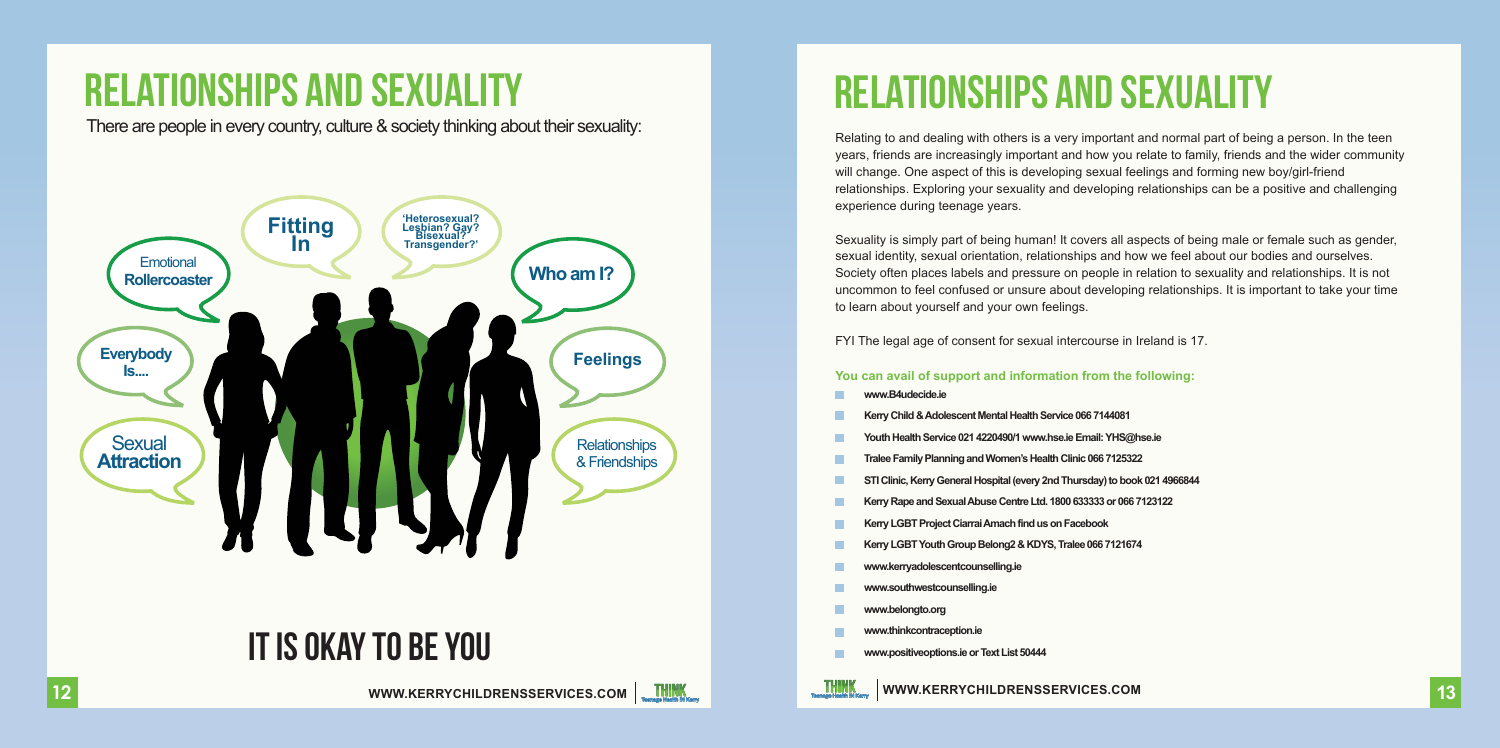### BULLYING AND ABUSE

Bullying &Abuse can take many forms; here are some of the ways it can happen:



### TALK OUT, DON'T ACT OUT

#### **WWW.KERRYCHILDRENSSERVICES.COM**



When somebody does something (or fails to do something) which results in notable harm to another person: it is called abuse. Bullying is a form of abuse.

#### **Bullying and abuse can occur in many different ways including**

**Verbal –** Name calling, teasing, taunting, insults, and verbal threats. **Physical –** Hitting, kicking, throwing things at someone or spitting. **Social/Emotional –** Deliberately ignoring or leaving someone out, putting someone down, blackmailing or forcing someone to do something against their will. **Sexual –** When someone is forced to do or watch a sexual act they do not want to or when an older person manipulates a child to do or watch a sexual act. Bullying or abusing someone because of their sexuality or sexual orientation.

**Cyber/E-Bullying–** Using phones or the internet to hack someone's social media account to post offensive images, spread rumours or send abusive messages; internet stalking; 'hating' on social media sites

Bullying can happen anywhere to anyone regardless of age, class, race, gender, religion or sexual orientation. BULLYING is WRONG. ABUSE is WRONG.

Nobody has the right to hurt you physically or emotionally even if they are in a position of authority or they say they love you. Always refuse to accept abuse and remember that SECRECY is an abusers best weapon, so NEVER KEEP IT A SECRET and remember HELP IS ALWAYS AVAILABLE. The most important thing is to tell somebody you trust.

#### **If you suspect someone is being bullied - Speak Out, Don't Be a Bystander**

- **www.abc.tcd.ie**
- **http://ie.reachout.com/**
- **www.childline.ie 1800 66 66 66 (24 Hrs) Text TALK to 50101 (2pm - 10pm)**
- **www.ispcc.ie**
- **http://amen.ie 046 902 3718 (9am 5pm)**
- **www.parentline.ie 01 873 3500 or 1890 927 277**
- **Kerry Child & Adolescent Mental Health Service 066 7144081**
- **www.kerryadolescentcounselling.ie**
- **www.southwestcounselling.ie**
- **www.internetsafety.ie**
- **www.watchyourspace.ie**
- **www.webwise.ie**

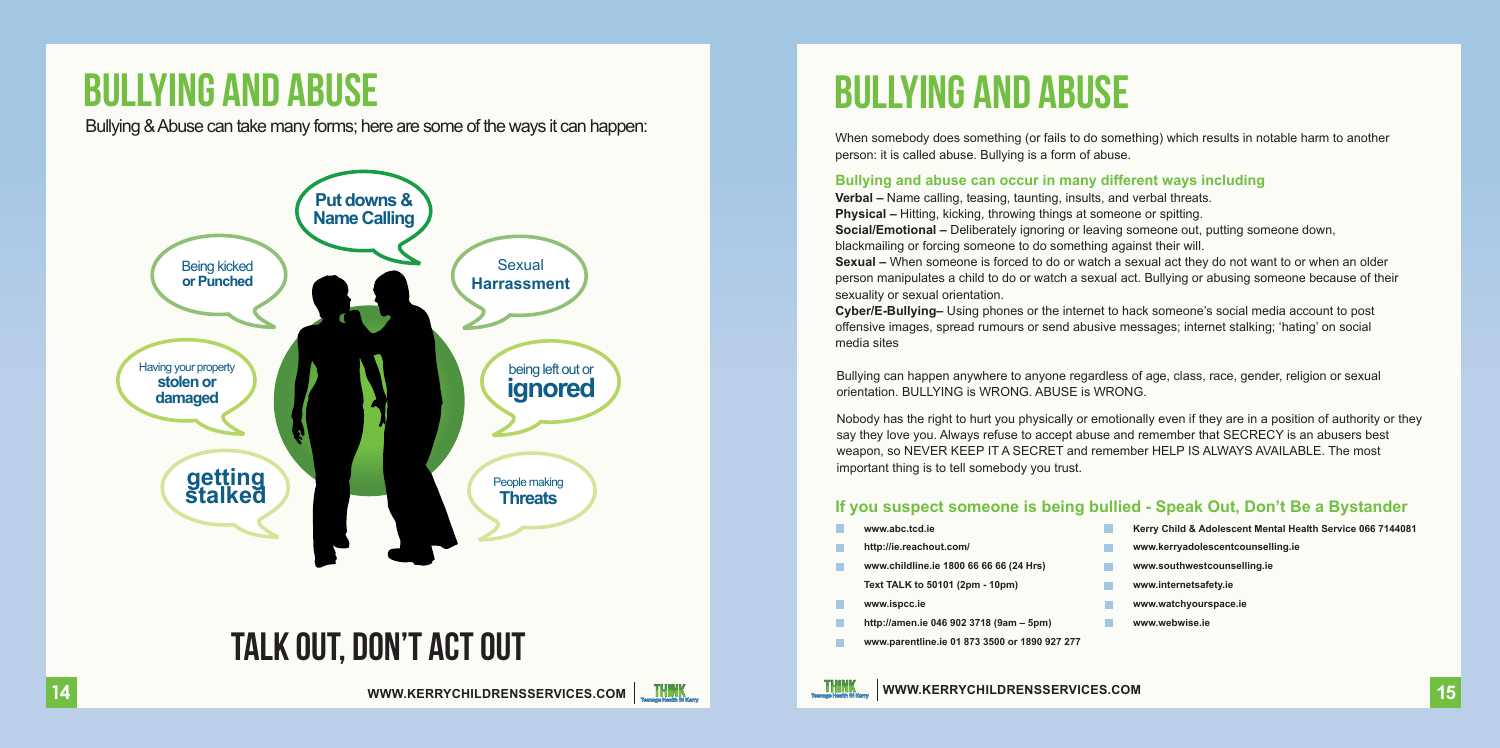### alcohol

It is not uncommon to drink alcohol occasionally. However, drinking alcohol as a young person seriously damages your development.You may have a problem with your alcohol use if you are:



### ALCOHOL

#### **Alcohol is the oldest & most widely used drug in the world.**

Most of us use it for enjoyment, but sometimes drinking alcohol can be a problem. Fights, arguments, money troubles, family upsets, unsafe sex and crisis pregnancies are often a result of having had too much to drink. Alcohol can be the cause of hospital admissions for physical illness and accidents. It is also important to remember that alcohol has the potential to be addictive. Alcohol often lowers inhibitions which can result in embarrassing or dangerous behaviour.

#### **Taking control and staying within low-risk drinking limits:**

**For drinking to be considered 'low risk', the Department of Health and Children currently advises:**  Adult women should drink less than 11 standard drinks per week & 2 alcohol free days; Adult men should drink less than 17 standard drinks per week & 2 alcohol free days. A standard alcoholic drink in Ireland is considered:



**A single measure of spirits = a small glass of wine = a half pint of beer = an alcopop**

These are low risk weekly limits, which should be spread over the week. Drinking 6 or more standard drinks (3 pints of beer) on one occasion is considered binge drinking.

**Caution:** These guidelines do not apply to people who are ill, run down, on medication or to children. It is not advisable for women to consume alcohol if pregnant or trying to conceive. Drinking alcohol as a young person seriously damages your development.

- **Talk to your GP**
- **www.drugs.ie 1800 459 459**
- **www.yourdrinking.ie**
- **www.spunout.ie**
- **www.drinkaware.ie**
- **www.alcoholicsanonymous.ie**
- **www.al-anon-ireland.org**
- **HSE Addiction Counselling Service 076 1083000 or 066 7184968**
- **Aisling Lodge Addiction Treatment Centre 056 8833777**
- **Cara Lodge Adolescent Treatment Centre for Boys 023 8839000**
- **www.srdtf.ie**

**16**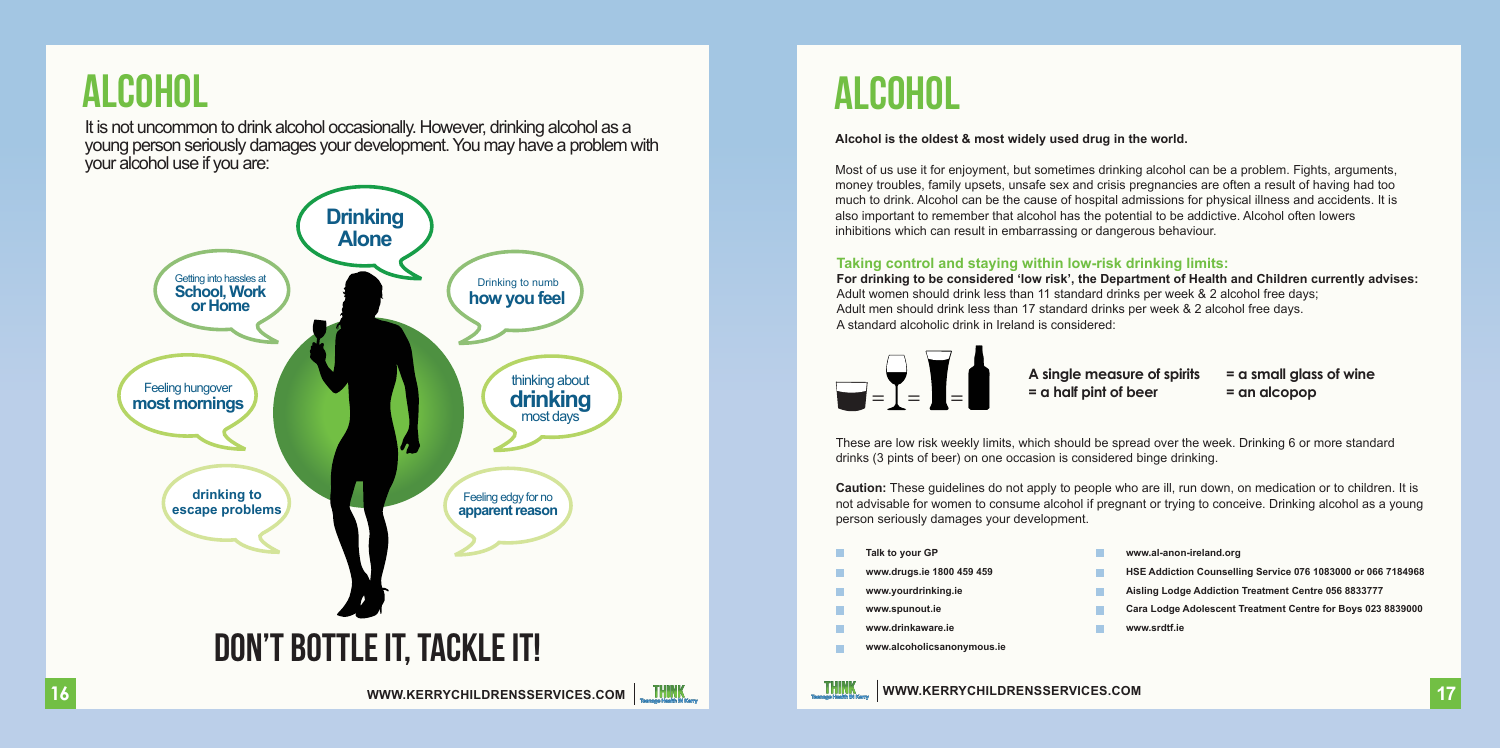

Using drugs can have immediate and long term effects.These effects may vary from person to person. Some immediate & long term effects of drugs include:



### DRUGS

While there is a lot of concern about illegal drugs, the most harm and the greatest risk to young people comes from using legal drugs such as alcohol, cigarettes and the inappropriate use of medicines, over-the-counter and/or prescription. People use many different kinds of drugs. These drugs may be legal or illegal, helpful or harmful. Every drug has side-effects and risks, but some drugs have more risks than others, especially illegal drugs. All medicines are drugs but not all drugs are medicines.

#### **The risks and effects of drug use can depend on a number of factors such as:**

- **What drug is used**
- Who is using the drug (especially their mood and personality)
- **Whythe drug is being used**
- **Where and how the drug is being used**
- **The amount of drugs used**
- **What combination of drugs are used**

#### **If you are concerned about someone and their use of drugs, please contact:**

- **Your GP**
- **www.drugs.ie1800 459 459**
- **NarcoticsAnonymous www.nasouth.ie087138 6120**
- **www.srdtf.ie**
- **AislinnAdolescentAddiction TreatmentCentre 056 8833777**
- Cara Lodge Adolescent Treatment Centre for Boys 023 8839000
- **HSEAddiction Counselling andAdvisory Service076 1083000 / 066 7184968**

**WWW.KERRYCHILDRENSSERVICES.COM 19**

**Smokers Quit Line1850 201203 www.quit.ie**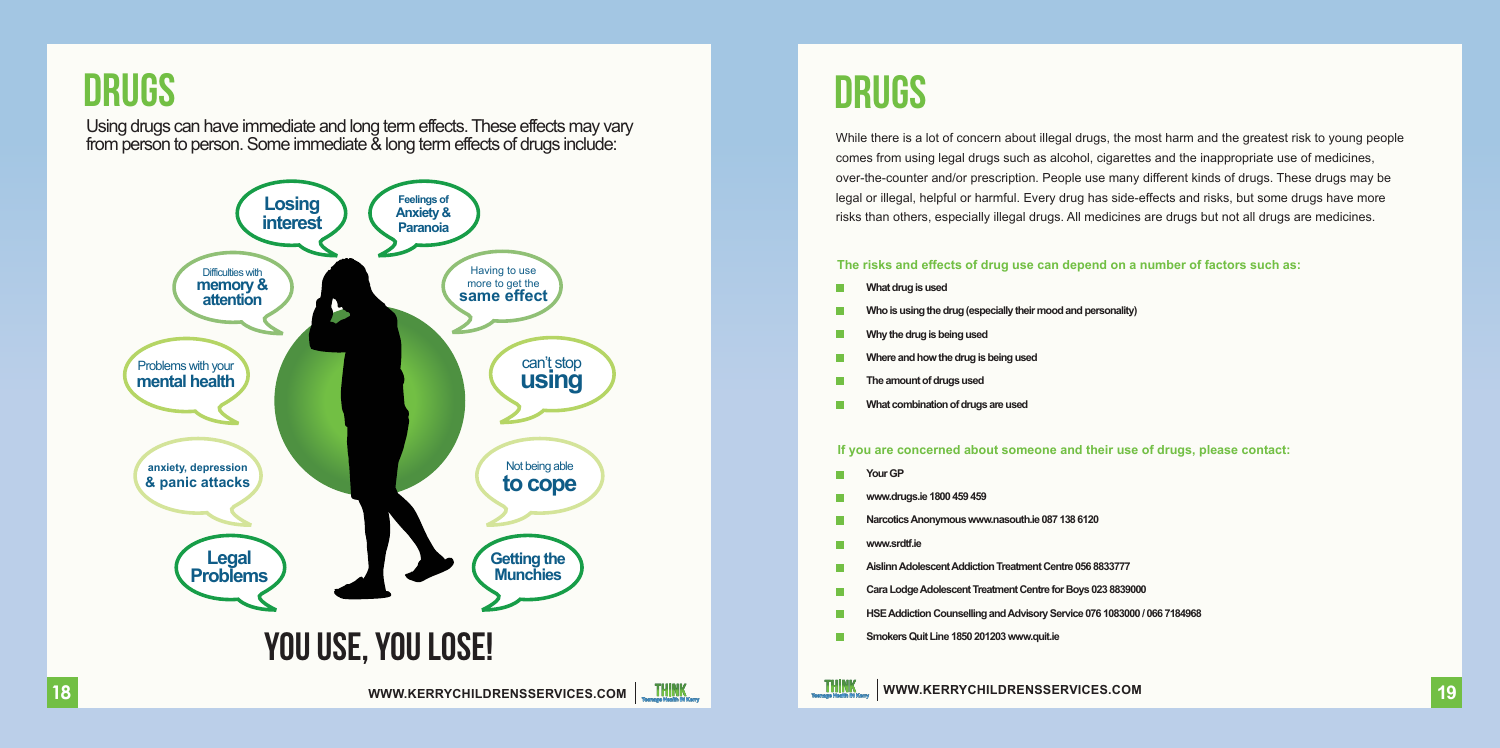### **PSYCHOSIS**

If someone becomes very confused and appears out of touch with everyone else's perception of the world, they may be experiencing a psychotic episode. They may:



### **PSYCHOSIS**

**Psychosis is a serious mental health disorder. A person who is experiencing psychosis may seem disconnected from reality and display some of these signs:**

- **Having hallucinations visual and auditory**
- **Strange and Disordered Thinking**
- **Having false beliefs known as Delusions**
- **May appear quite flat emotionally**
- **Strange & disorganised behaviour**
- **Disconnected from reality around them**
- **Having difficulty speaking**

Some drugs such as hallucinogens, marijuana, amphetamines and steroids may trigger a psychotic episode. If someone is experiencing a psychotic episode, it is important that they seek help from a doctor who can then refer them to appropriate mental health services.

#### **Schizophrenia**

Schizophrenia is a very serious mental illness which affects approximately one in every hundred people worldwide. A diagnosis of schizophrenia indicates that psychotic and other mental health symptoms have been present over an extended period of time. Schizophrenia can be a life-long illness which can interfere with a person's daily life and ability to cope with social and work settings. A person who experiences psychosis or schizophrenia will need medical, social and psychological help to manage the symptoms and recover positive control over their lives.

**If you are concerned that you or someone you know may be experiencing some of the above symptoms, it is important to seek advice and help:**

п

Contact your GP

**THINK** 

**Kerry Child & Adolescent Mental Health Service 066 7144081**

- **www.recover.ie 1890 621 631**
- **www.shineonline.ie 1890 621 631**
- г **http://ie.reachout.com/**
- **www.mentalhealthireland.ie**
- **www.detect.ie**
- **www.kerryadolescentcounselling.ie**
- п **www.southwestcounselling.ie**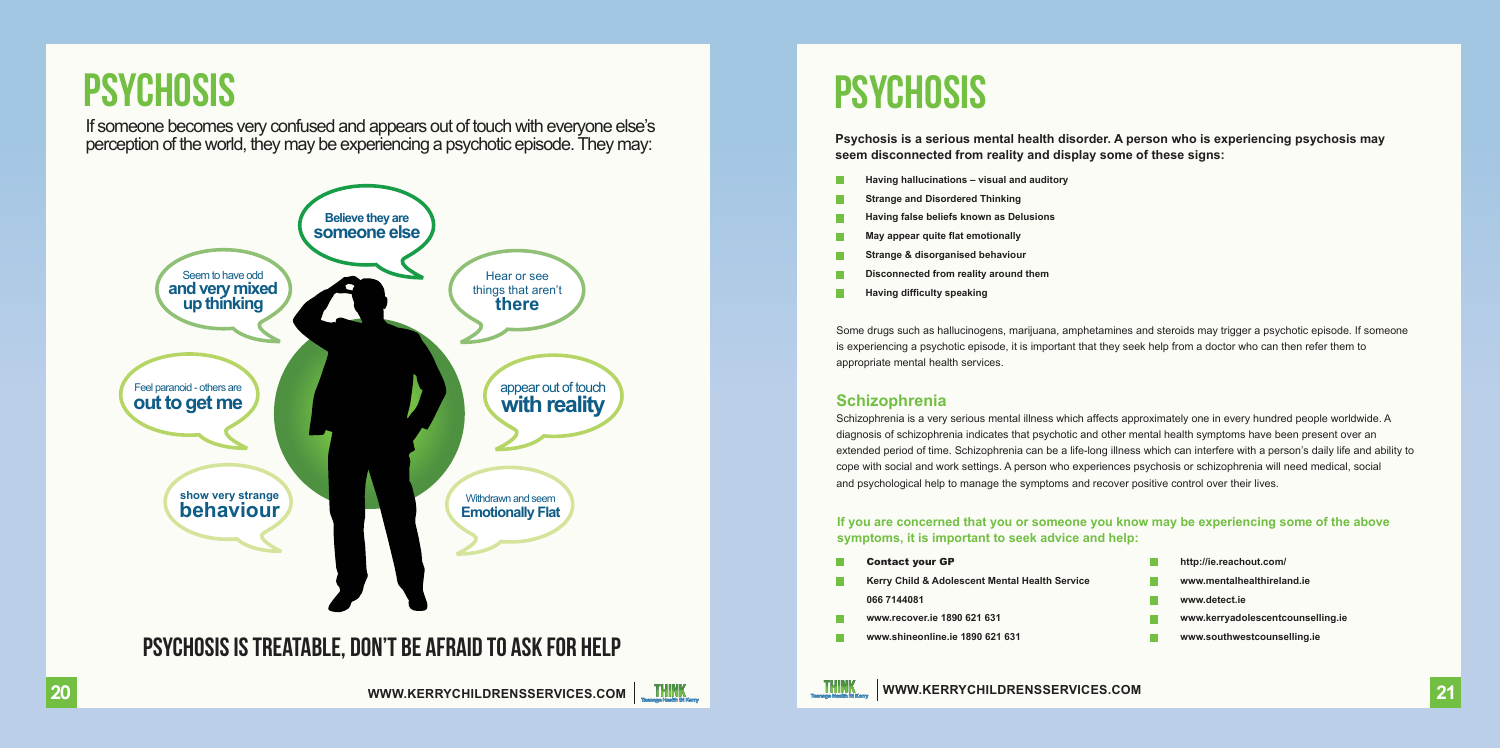### SELF HARM AND SUICIDE

Feelings & Coping Strategies. Some suggestions to try & some signs to watch for include:



### LIFE IS WORTH TALKING ABOUT



Self-harm is when someone deliberately hurts, cuts or injures him/herself. Most people who self harm do not want to die; it is often a way of coping with life, not giving up on it. Any form of self-harm is a dangerous way of coping with distress and should be taken seriously.

If you, or someone you know self-harms it is very important to seek help and support. When you are feeling distressed it may seem that nobody will understand what you are going through, or that you are alone, but remember there is help available.

### **Suicide**

Most people who feel suicidal do not really want to die; they just want to end their pain. You are not weak, crazy or a bad person if you feel suicidal. It only means that you have more pain than you feel able to cope with **Right Now**.

Life has its ups and downs and sometimes it may feel like things cannot get better and you may feel hopeless. If you feel this way it is important to keep yourself safe, to keep going & to keep looking for support to work things out. Try to remember that thoughts about taking your life are just thoughts. They do not mean you have to act on them, no matter how overwhelming they are. The most important thing to do if you are having thoughts of suicide is to talk to someone. Reach out to someone who can help. SUICIDE is NOT an OPTION! There is no way back. It is a final and permanent response to a temporary problem.

#### **Ask for help:**

- **Contact a GP, the Samaritans or the Emergency Services 999 / 112**
- **Contact Console 1life 1800 247 890- 24 hrs 7 days a week www.1life.ie**
- **Text Help to 51444 for 1-to-1 support**

#### **What to do to help if you are concerned that someone has thoughts of suicide:**

**Speak openly about suicide**

**Listen**

**Show you care**

**Encourage a person to get help**

- **www.samaritans.org 1850 60 90 90**
- **HSE Suicide Prevention Helpline 1800 742 745**
- **www.letsomeoneknow.ie**
- **www.suicideaware.ie**
- **www.mindingyourhead.info**
- **South Doc (Cork & Kerry) 1850 335 999**
- **Kerry Child & Adolescent Mental Health Service 066 7144081**
- **www.kerryadolescentcounselling.ie**
- **www.southwestcounselling.ie**
- **www.pieta.ie**
- **www.yspi.eu**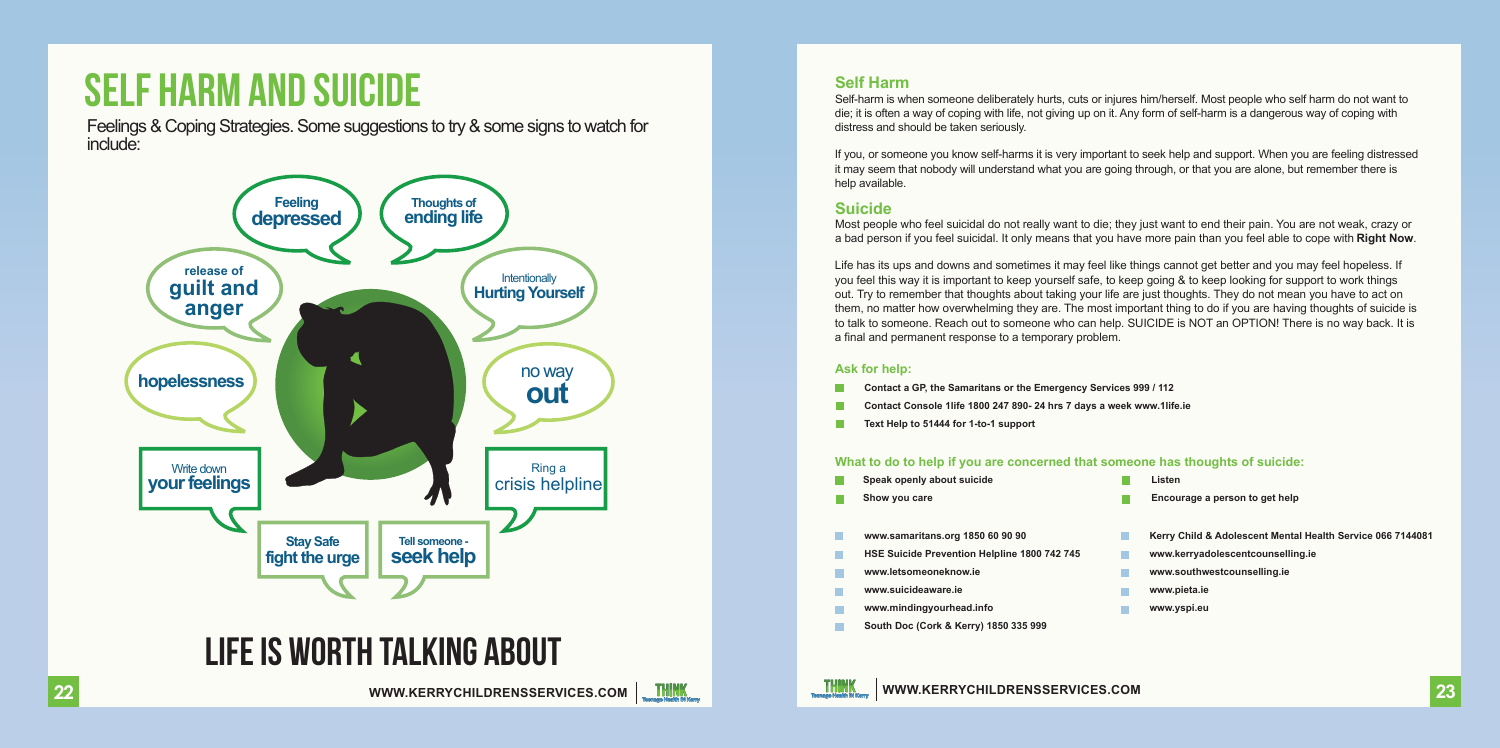

### Some of the things you may feel or experience after losing someone:



### To grieve is Normal and it takes time



It is normal to feel a sense of shock when someone close to you has died. Experiencing shock can mean you have a physical and emotional reaction. You may feel dizzy, nauseous, dazed, numb or empty.

Everybody grieves differently and lots of things can affect the way people experience grief. When someone we care for dies, our security in life is shaken. As we respond to the loss we may experience a number of reactions – Shock, Numbness, Denial, Sadness, Anger, Bargaining and Wishful Thinking. Acceptance of loss and coming to terms with living life without the person we loved is an important part of a grieving process. A sense of loss and sadness may always remain. Give yourself time and seek help and support from those around you to work out your feelings. A number of different factors may affect the way people grieve. Knowing these may help to understand yours and other people's reactions to loss. If someone's reaction is different to yours, it does not necessarily mean they care less or more than you! This is just each person's way of coping.

#### **Some factors which influence your grief include:**

- The type of relationship you had with the person
- **The suddenness ofthe loss**
- **Cultural background -cultural groups express grief in different ways.**
- Gender-males and females may have different ways of **managing their grief. Males are less likelyto show their** feelings while females are more likely to share feelings. **Other losses - a new lossmay bring up a previous loss**
- **which can triggermore grief.**

**Help and support is available for you, or someone you know who is grieving. You may want to talk to your GP or contact some of the following agencies:**

- **www.barnardos.ie**
- **www.console.ieConsole1 Life1800 201890**
- **HSE Information line1850 241 850 www.hse.ie**
- **KerryChild &Adolescent Mental Health Service 0667144081**
- **www.kerryadolescentcounselling.ie**
- **www.southwestcounselling.ie**
- **Rainbows0667135932**

**24**